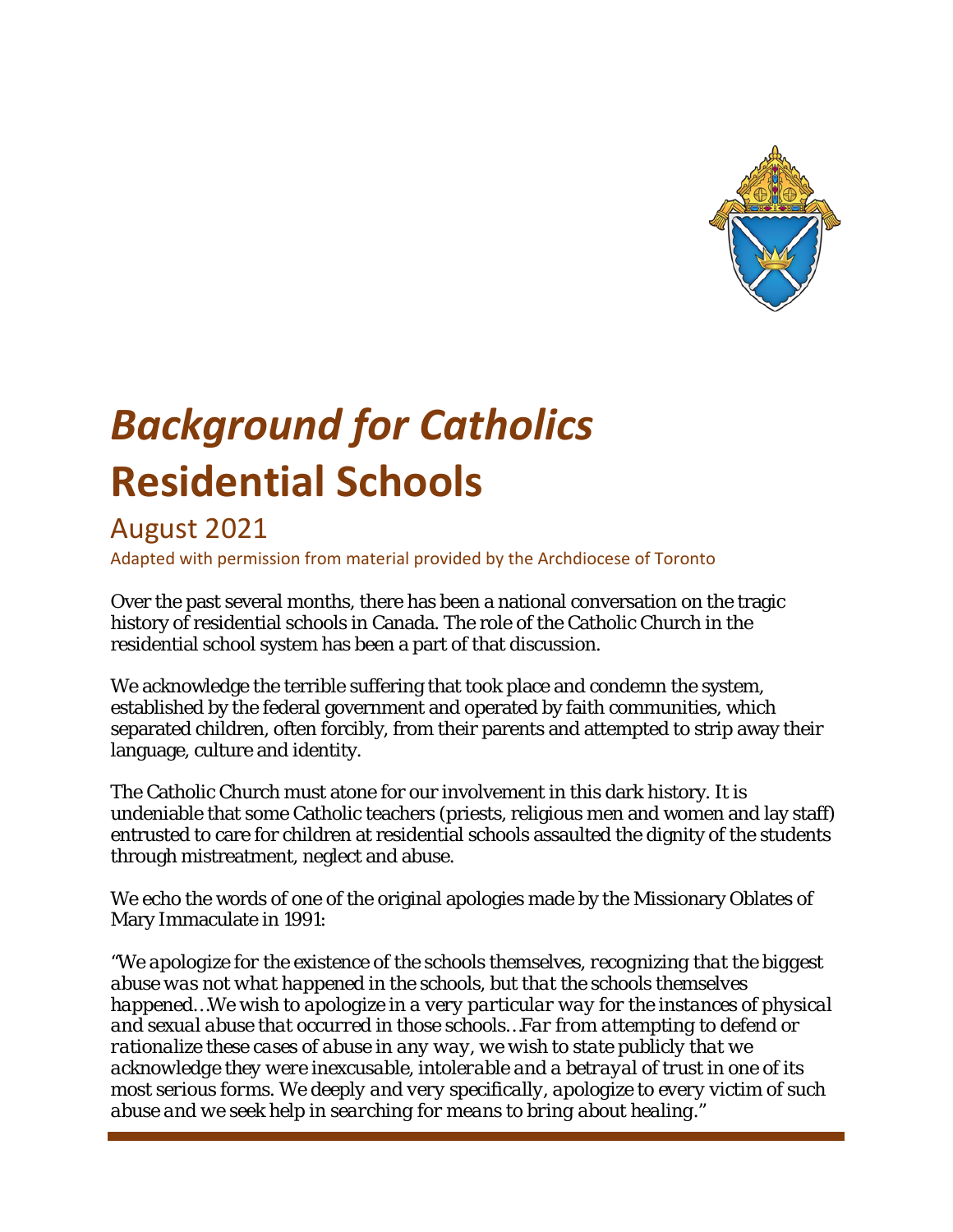## **1. How many residential schools were there and where were they located? Did the Catholic Church run all these schools?**

While the federal residential school system began around 1883, the origins of the residential school system can be traced to as early as the 1830s (long before Confederation in 1867), when the Anglican Church established a residential school in Brantford, Ont. It is estimated that 150,000 children between the ages of three and 16 were forced to attend federal residential schools, operated in Canada between 1883 and 1996.

Of the 139 residential schools identified in the Indian Residential School Settlement Agreement (IRSSA), 46% (64 schools) were operated by Catholic entities; approximately 16 out of 70 Catholic dioceses in Canada were associated with the former residential schools, in addition to about three dozen Catholic religious communities.

In British Columbia, there were 18 residential schools: 10 were operated by Catholic entities; 3 by the Anglican Church; 4 by the United Church; and 1 was nondenominational.

Five residential schools were located in the Diocese of Victoria:

- Christie Residential School (1900 1983), operated by Catholic entities on Meares Island near Tofino
- Kuper Island Residential School (1890 1975), operated by Catholic entities on Penelakut Island, near Chemainus
- Alberni Indian Residential School (1920 1973), operated by the United Church in Port Alberni
- Ahousaht Indian Residential School (1901 1950), operated by the United Church on Flores Island near Tofino
- St. Michael's Indian Residential School (1929 1975), operated by the Anglican Church in Alert Bay

To view a map of residential school locations and religious affiliation, click here.

### **2. What was the goal of residential schools?**

Residential schools were established pursuant to federal government policies and legislation designed to control and assimilate Indigenous people. From the Truth and Reconciliation Commission (TRC) Final Report:

*For over a century, the central goals of Canada's Aboriginal policy were to eliminate Aboriginal governments; ignore Aboriginal rights; terminate the Treaties; and, through a process of assimilation, cause Aboriginal peoples to cease*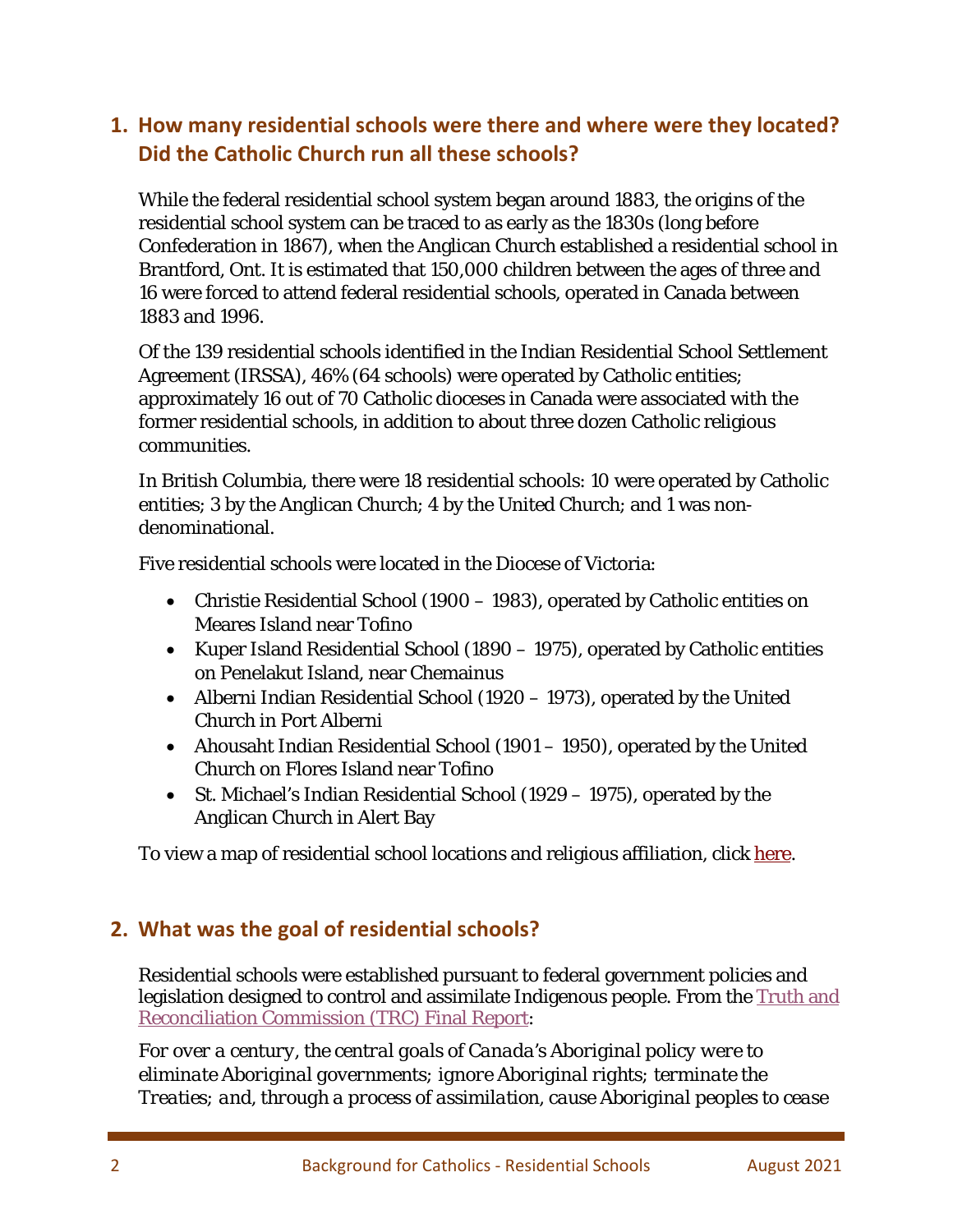*to exist as distinct legal, social, cultural, religious, and racial entities in Canada. The establishment and operation of residential schools were a central element of this policy. The federal government's residential schools were part of a horrendous assumption that it was in an Indigenous child's interest to be taken from his or her parents and to be culturally and linguistically reconstructed.*

- *The federal government never established an adequate set of standards and regulations to guarantee the health and safety of residential school students.*
- *The federal government never adequately enforced the minimal standards and regulations that it did establish.*
- *The failure to establish and enforce adequate regulations was largely a function of the government's determination to keep residential school costs to a minimum.*
- *The failure to establish and enforce adequate standards, coupled with the failure to adequately fund the schools, resulted in unnecessarily high death rates at residential schools.*

## **3. What were the causes of death for students at residential schools?**

*(Information below has been sourced from the Truth & Reconciliation Report – Volume 4 – Missing Children & Unmarked Burials)*

- Approximately 150,000 children attended residential schools in Canada. The Truth and Reconciliation Commission has identified 3,200 deaths on the Named and Unnamed registers of confirmed deaths of residential school students. Since the TRC report was published in 2015, the number of deceased children has most recently been updated to at least 4,100. Due to poor record keeping by the churches and the federal government, we may never know the total loss of life.
- For just under one-third (32%) of the 3,200 deaths identified in the TRC report, the government and the schools did not record the name of the student who died. For just under one-quarter of these deaths (23%), the government and the schools did not record the gender of the student who died. For just under one-half of these deaths (49%), the government and the schools did not record the cause of death. Aboriginal children in residential schools died at a far higher rate than school-aged children in the general population. (TRC Volume 4 – Missing Children & Unmarked Burials – Page 26-27)
- In cases where the cause of death was reported, tuberculosis was the dominant cause of death, representing 48.7% or 896 of residential school deaths. The next highest were influenza and pneumonia.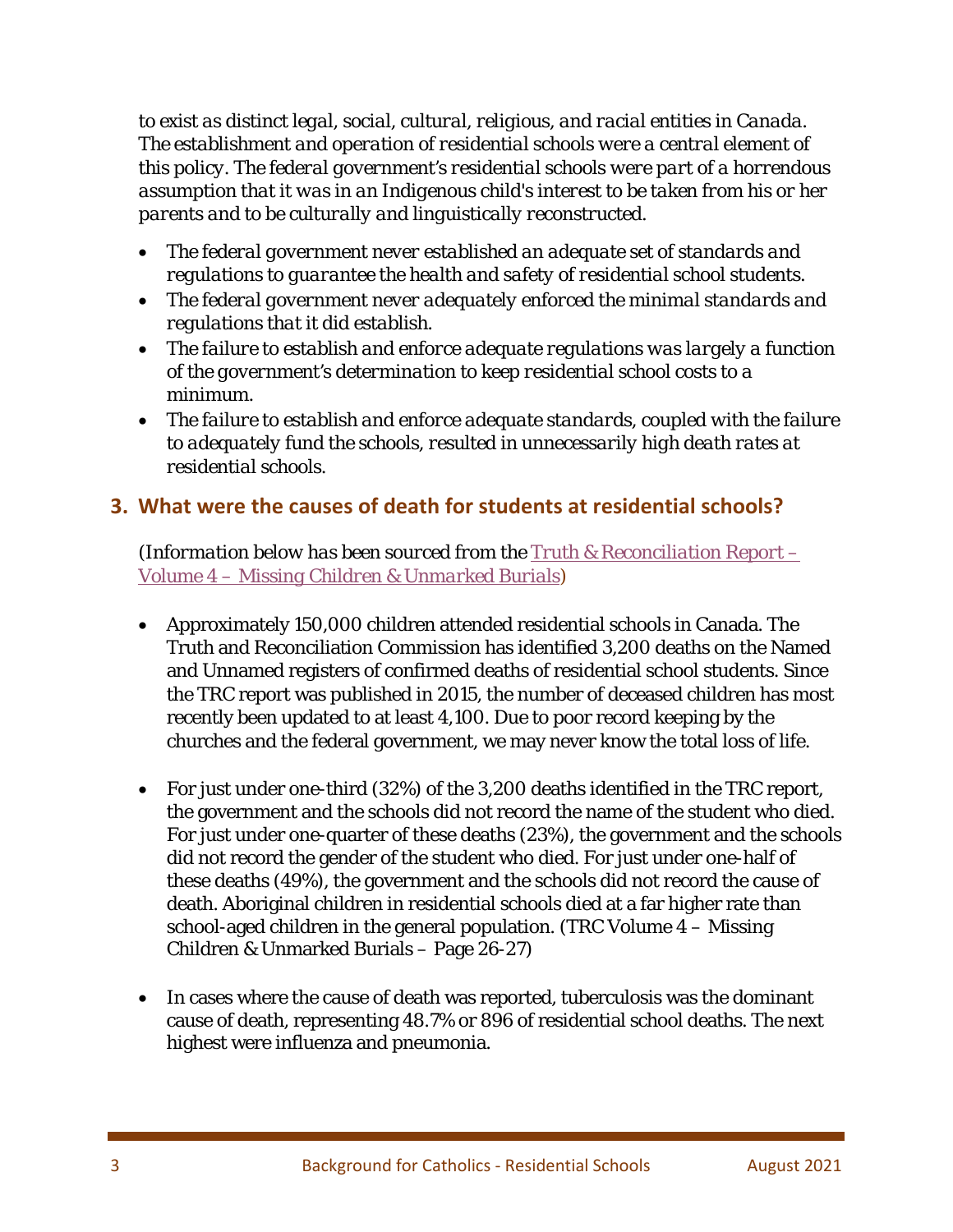- Several of the schools were overwhelmed by the influenza pandemic of 1918–19. All but two of the children and all of the staff were stricken with influenza at the Fort St. James, British Columbia, school and the surrounding community in 1918. Seventy-eight people, including students, died. (TRC Report Summary, page 119)
- Underfed and malnourished students were particularly vulnerable to diseases such as tuberculosis and influenza (including the Spanish Flu epidemic of 1918– 19). In large part due to the federal government underfunding the system, food was low in quantity and poor in quality.
- Students also died as the result of suicide and accidents. Statistical analysis identified six suicides. The TRC report also identified 57 drownings, 40 deaths in school fires and 20 deaths due to exposure. 38 students died in a variety of other accidents, including vehicle accidents and falls. At least 33 students died while running away: they would have died from a variety of causes, the most common being exposure and drowning.
- According to the Truth and Reconciliation Commission Report, parents frequently were not notified of a student's death, and the bodies of students who died at residential schools were rarely sent home unless their parents could afford transportation. In an effort to limit expenses, the Department of Indian Affairs (as it was then called) was opposed to shipping the bodies of deceased children to their home communities.

## **4. I've heard a lot about unmarked graves on the sites of former residential schools. How do I better understand these "lost" burial sites and those that may be present in other locations?**

We can expect that there will be burial grounds on most, if not all, land in close proximity to residential schools. Ground penetrating radar has been used to identify individual graves. The technology does not identify human remains.

According to the Truth and Reconciliation Commission:

"*Sometimes virtually no cemetery information is readily available within the archival records, but knowledge of the existence and location of cemeteries is locally held*."

Faith communities, including Catholic entities, who operated residential schools should have done more to respect those who died, providing information to family members and respecting the dignity of every child entrusted to their care. Church leaders have spoken publicly about the need to dialogue with Indigenous leaders to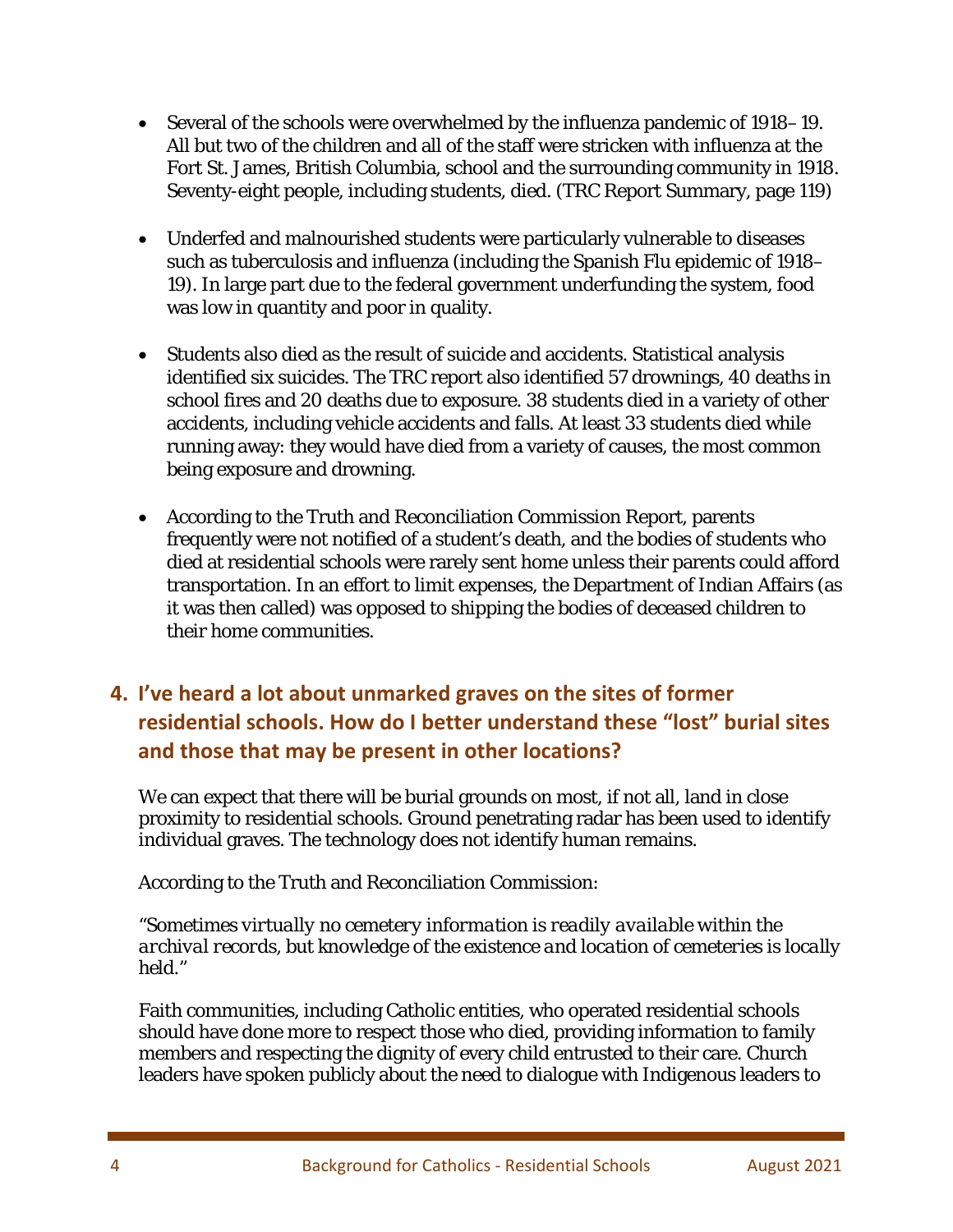ensure appropriate memorials are constructed to remember and honour those who died, including names of the deceased wherever possible.

Children were often interred with simple wooden crosses that have deteriorated and disappeared over the decades. At present, remains at the former residential school burial sites have not been identified. Local

*"We are committed to assist First Nations communities in the work of searching for loved ones who went missing at the residential schools in our Diocese"*

> *– Bishop Gary Gordon, Diocese of Victoria – June 2021*

Indigenous leaders as well as historians have noted the need to identify the children buried on these sites. The school-related burial sites may also include the remains of lay teachers and their own children, as well as nuns, priests and other members of the community.

From the Truth and Reconciliation Commission Report:

*In the 1940's, Indian Affairs was prepared to cover the burial costs of residential school students who died in hospital. It was not, however, prepared to pay for the transportation of the body to the student's home community. The Social Welfare section of the 1958 Indian Affairs field manual provided direction on the burial of "destitute Indians." Burial costs were to be covered by Indian Affairs only when they could not "be met from the estate of the deceased." There was no fixed rate of payment.* 

*Instead, the "amount payable by the local municipality for the burial of destitute non-Indians is the maximum generally allowed." Those who died away from their home reserve were to be buried where they died. "Ordinarily the body will be returned to the reserve for burial only when transportation, embalming costs and all other expenses are borne by next of kin. Transportation may be authorized, however, in cases where the cost of burial on the reserve is sufficiently low to make transportation economically advantageous…*

*Given that schools were virtually all church-run in the early years of the system, Christian burial was the norm at most schools. Many of the early schools were part of larger, church mission centres that might include a church, a dwelling for the missionaries, a farm, possibly a sawmill and a cemetery.* 

*The church was intended to serve as a place of worship for both residential school students and adults from the surrounding region. In the same way, the cemetery might serve as a place of burial for students who died at school, members of the local community, and the missionaries themselves.* 

*For example, the cemetery at the Roman Catholic St. Mary's Mission, near Mission, British Columbia, was intended originally for priests and nuns from the mission as*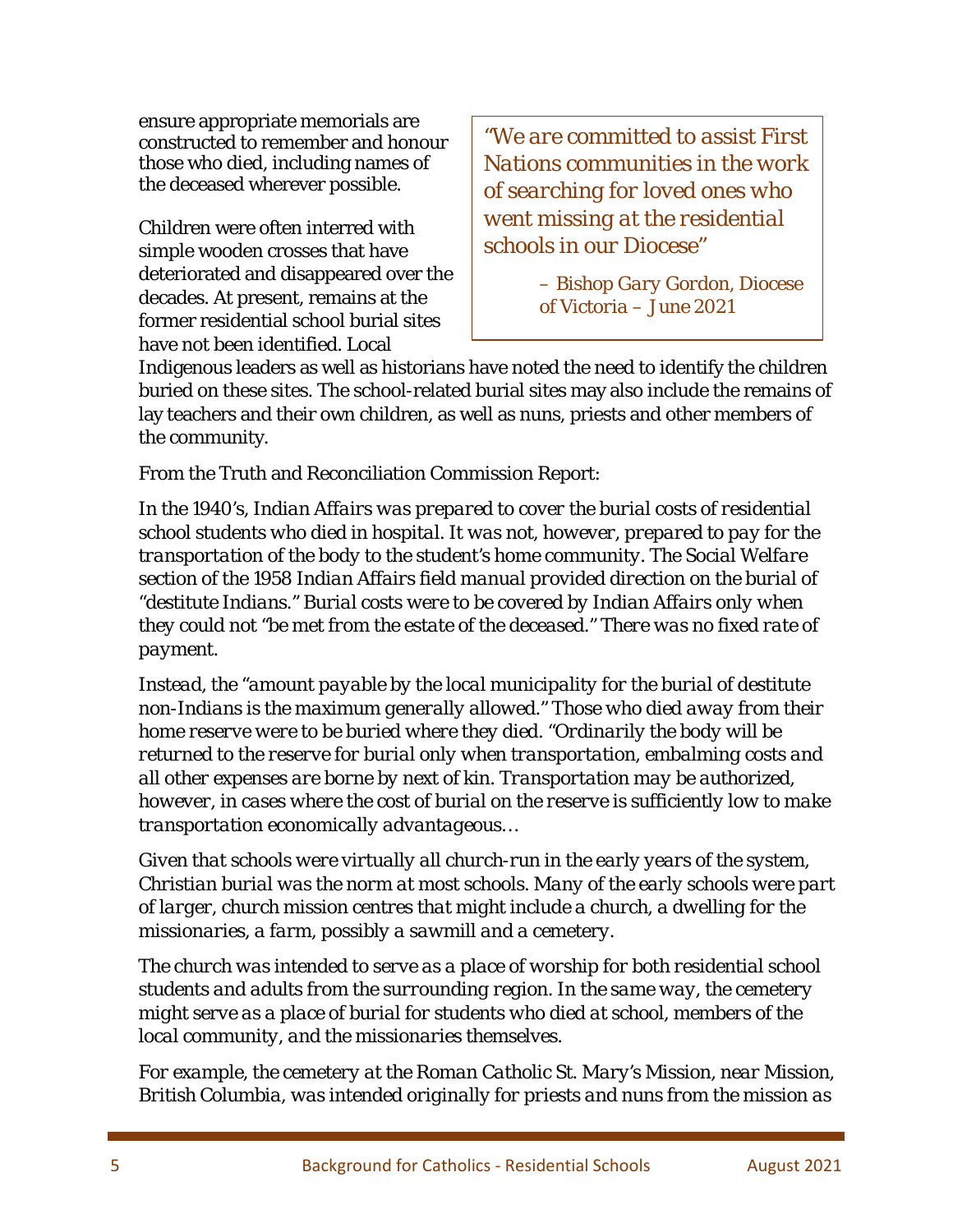*well as for students from the residential school. Three Oblate bishops were buried there along with settlers, their descendants, and residential school students.* 

*When the Battleford school closed in 1914, Principal E. Matheson reminded Indian Affairs that there was a school cemetery that contained the bodies of seventy to eighty individuals, most of whom were former students. He worried that unless the government took steps to care for the cemetery, it would be overrun by stray cattle. Matheson had good reason for wishing to see the cemetery maintained: several of his family members were buried there. These concerns proved prophetic, since the location of this cemetery is not recorded in the available historical documentation, and neither does it appear in an internet search of Battleford cemeteries.* 

*From the Truth and Reconciliation Report (Volume 4 – Missing Children pg. 118-119, 121)*

The TRC report drew on the efforts of many investigators and consultants, including Dr. Scott Hamilton, a professor in the Department of Anthropology at Lakehead University, who worked from 2013-15 identifying residential-school-related gravesites across Canada.

His full, 44-page written report, "Where are the Children buried?" was made public only following Tk'emlups te Secwepemc Chief Rosanne Casimir's announcement regarding the Kamloops discovery in late May 2021. In a recent interview with the *B.C. Catholic*, Hamilton said that he believes his study provides important detail and context for a public grappling with the implications of the Kamloops news. An excerpt from the *B.C. Catholic* story:

*Of particular concern to Dr. Hamilton is the fact that many news reports described the Kamloops gravesite as a mass grave, a term most often used to describe sites associated with war crimes or massacres in which people all killed at one time are buried en masse in a site that is then hidden.*

*In fact, deaths at Residential Schools accrued year over year, with "wild fluctuations" that probably reflected periodic epidemics, Dr. Hamilton said. The high death rates continued until the middle of the 20th century, when they finally fell to match those in the general population.*

*Hamilton said the "mass grave" description "misses the point with the Residential-School story," a story that unfolded over more than a century and in which appalling conditions led to high death rates due to disease, the most devastating of which was tuberculosis.*

#### **Additional reading on this topic:**

The process for identifying unmarked graves (*The National Post* article – May 31, 2021)

Where are the children buried? (Report of Dr. Scott Hamilton, professor in Anthropology who contributed to the TRC report)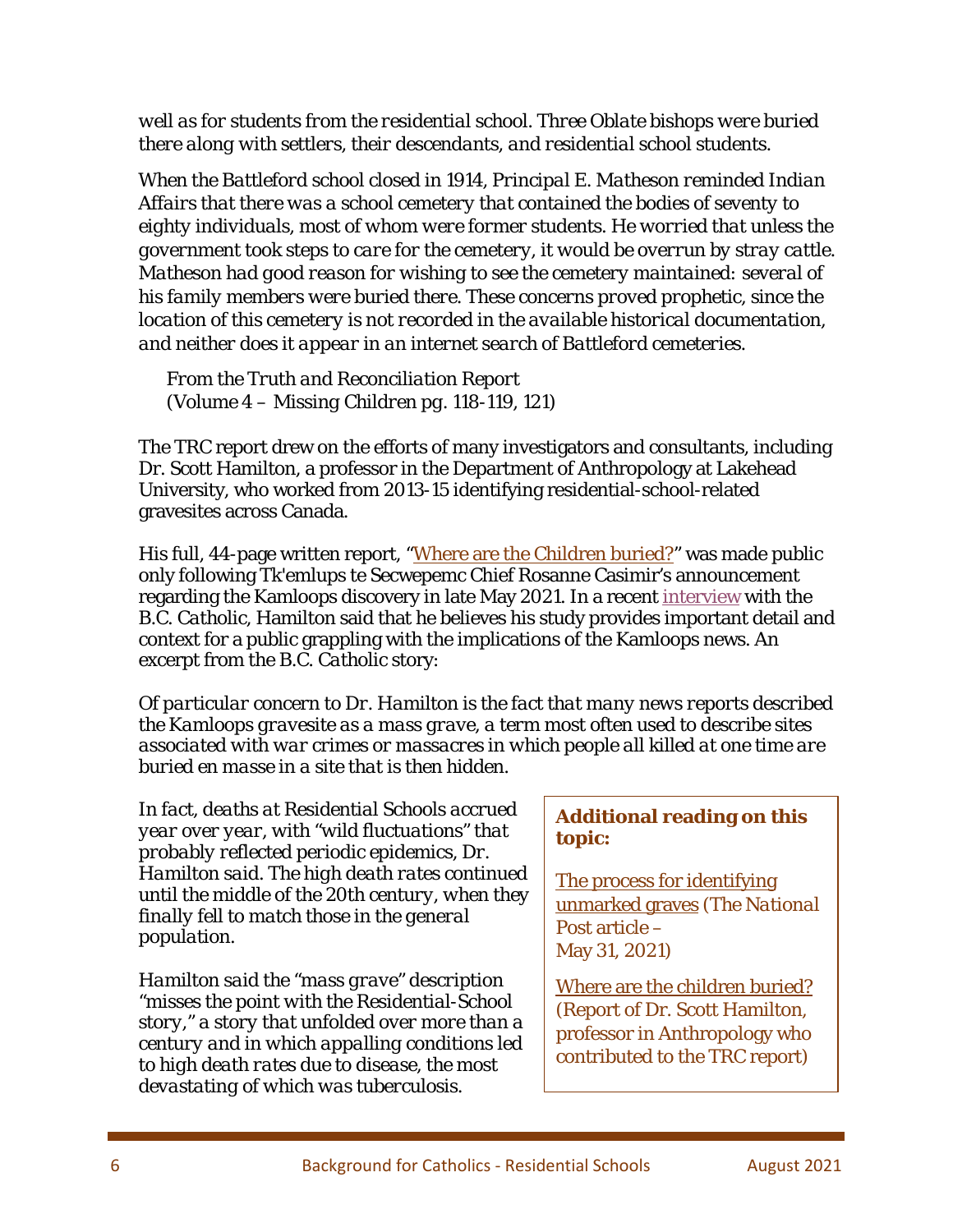*Deceased students were often buried in simple graveyards near the schools because federal authorities provided no funding to send the bodies home or to conduct proper burials…His report found no evidence that school officials intended to hide the graves. He also wrote that, in some areas, it is likely that the remains of teachers and their own children, nuns, and priests will also be found in schoolrelated cemeteries. At present, none of the remains in Kamloops has been identified.*

## **5. Is the Diocese of Victoria and the Vatican holding records in secret archives? Why not just turn over all the information that you have?**

- Most Catholic entities that ran residential schools started sharing their records years ago. Cardinal Thomas Collins, along with many Canadian bishops, has stated publicly that any Catholic entity with records relating to residential schools that have not yet been shared should do so.
- The archival records related to the two residential schools that were managed by the Diocese of Victoria (Christie and Kuper Island) were forwarded to the Truth and Reconciliation Commission (2008-2015), and remain available through the National Centre for Truth and Reconciliation. The Diocese holds no residential school records from other dioceses or Catholic entities.
- There is no evidence that secret files are hidden at the Vatican relating to residential schools. Records were kept by the religious orders and dioceses who ran the schools at the local level. Most groups have handed over records to the government or historical archives or committed to make this happen.
- Some records were lost over time. According to a 1933 federal government policy, school records could be destroyed after five years and reports of accidents could be destroyed after ten years. Between 1936 and 1944, the federal government destroyed 200,000 Indian Affairs files (as the ministry was then called).
- Records of both the government and those that operated residential schools were inconsistent and often incomplete. Fires in a number of residential schools also damaged or destroyed historical records in some locations.

## **6. I have read many stories that talk about the Catholic Church not apologizing for their role in residential schools. Why hasn't there been an apology?**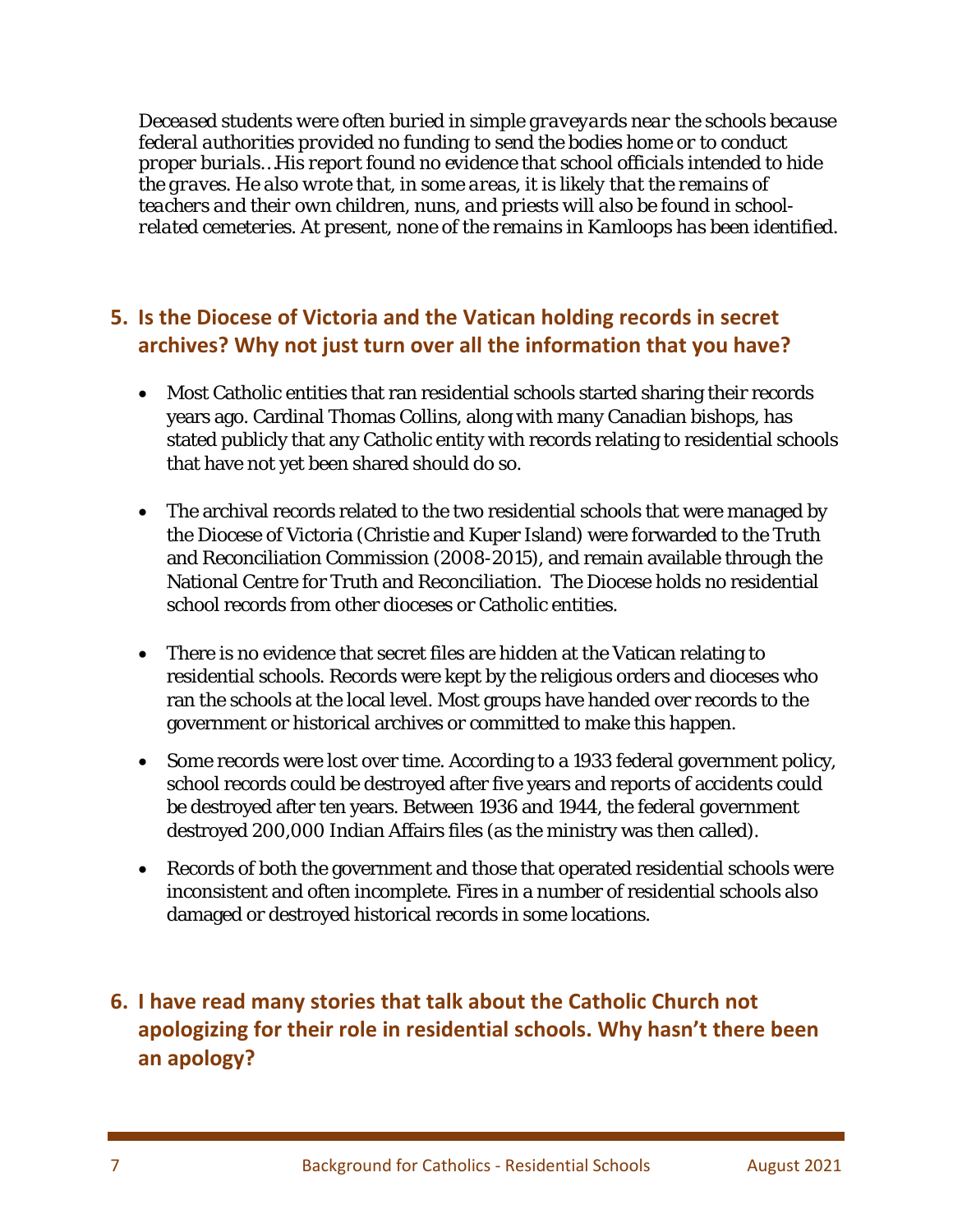There has never been an apology from "The Catholic Church of Canada" because no such organization exists. The Catholic community in Canada has a decentralized structure, with each diocese and religious community corporately and legally responsible for its own actions.

Starting in the early 1990s, Catholic dioceses and religious orders that were involved in operating the federal government's residential schools began issuing a series of apologies. A brief timeline is below:

*"On behalf of the Roman Catholic Diocese of Victoria, I apologize for the harm caused due to our complicity involved in the operations of the residential schools. I am committed to the process of healing, reconciliation, and education regarding this tragic history.*

*– Bishop Gary Gordon, Diocese of Victoria – June 2021*

| 1991 | Apology by Catholic Bishops and Leaders of male and female religious<br>communities:<br>"We are sorry and deeply regret the pain, suffering and alienation that<br>so many experienced. We have heard their cries of distress, feel their<br>anguish and want to be part of the healing process." - March 15, 1991 |
|------|--------------------------------------------------------------------------------------------------------------------------------------------------------------------------------------------------------------------------------------------------------------------------------------------------------------------|
|      | Other apologies from bishops and religious orders followed, to begin the<br>path to reconciliation. You can read these apologies by visiting:<br>www.cccb.ca/indigenous-peoples/indian-residential-schools-and-trc/                                                                                                |
| 2006 | Indian Residential Schools Settlement Agreement (IRSSA) signed. The<br>agreement (which went into effect in 2007) called for apologies from<br>those responsible for operating residential schools. The desire was not<br>only for an apology but a more important, ongoing journey to true<br>reconciliation.     |
| 2008 | Then Prime Minister Stephen Harper made an apology in the House of<br>Commons and announced the creation of the Residential Schools Truth<br>and Reconciliation Commission.                                                                                                                                        |
| 2008 | Bishop Gary Gordon, then the Bishop of Whitehorse, apologized to the<br>people who suffered from their attendance at residential schools in his<br>diocese, and "to all the students and families who suffered hurt to your<br>culture and human dignity" during the residential school era.                       |
| 2009 | Following a period of ongoing dialogue and a desire for a more direct<br>connection to the Pope regarding residential schools, 40 Indigenous                                                                                                                                                                       |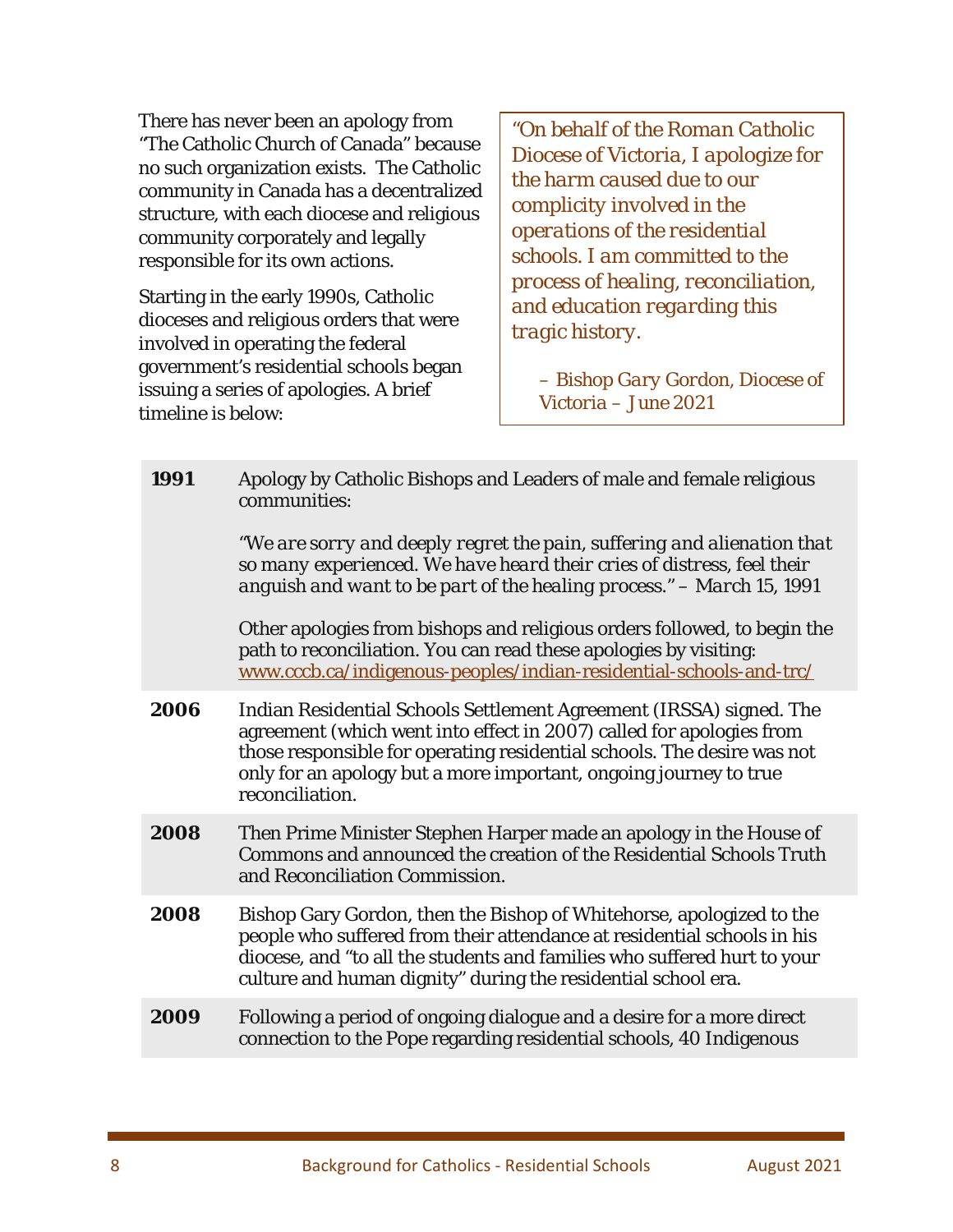|      | groups, led by the Assembly of First Nations, were received by Pope<br>Benedict XVI at the Vatican.                                                                                                                                                                                                                                                                                                                   |
|------|-----------------------------------------------------------------------------------------------------------------------------------------------------------------------------------------------------------------------------------------------------------------------------------------------------------------------------------------------------------------------------------------------------------------------|
|      | Media reports quoting Indigenous participants in the encounter with the<br>Holy Father indicated that it was an appropriate response to the federal<br>government's apology along with those of other centrally organized<br>churches (the United Church, Anglicans, etc.).                                                                                                                                           |
|      | One such example:<br>CTV News – Pope apologizes for abuse at Indigenous schools -<br>www.ctvnews.ca/pope-apologizes-for-abuse-at-native-schools-1.393911                                                                                                                                                                                                                                                              |
|      | Quotes from Indigenous and church leaders following the 2009 meeting<br>with Pope Benedict XVI can be found here:<br>www.cccb.ca/wp-content/uploads/2017/09/2009 quotes.pdf                                                                                                                                                                                                                                           |
|      | "We hoped to hear the Holy Father talk about the residential school<br>experience, but also about abuses and hurts inflicted on so many and to<br>acknowledge the role of the Catholic Church,' [Chief Phil] Fontaine said<br>in a news conference following the meeting. 'We wanted to hear him say<br>that he understands and that he is sorry and that he feels our suffering,<br>and we heard that very clearly." |
| 2012 | Bishop Richard Gagnon, then the Bishop of Victoria, issued a statement<br>expressing his sorrow and apologizing "for the harm done and the role the<br>Church has contributed toward the painful legacy of Residential Schools".                                                                                                                                                                                      |
| 2015 | Truth and Reconciliation Commission (TRC) re-examines the apologies<br>from the Catholic Church. Without rejecting the 2009 process, it called<br>for Pope Francis to come to Canada within a year to offer a Catholic<br>apology in the name of the universal church.                                                                                                                                                |
| 2017 | Prime Minister Trudeau extends the request to Pope Francis on a visit to<br>the Vatican. In the past St. John Paul II visited Canada on three<br>occasions: in 1984, 1987 (joining Indigenous Peoples in a spiritual<br>celebration in Fort Simpson, Northwest Territories) and for World Youth<br>Day in 2002.                                                                                                       |
| 2018 | Pope Francis replied that he could not "personally" come to Canada at this<br>time, as requested by the TRC.                                                                                                                                                                                                                                                                                                          |
| 2019 | In light of the understandable disappointment that a papal visit was not<br>possible at the time, the Canadian bishops engaged in another process of<br>consultation to arrange a second papal meeting with Indigenous<br>survivors. Discussions commenced to arrange a delegation of Indigenous<br>leaders, Elders and residential school survivors to meet with Pope Francis                                        |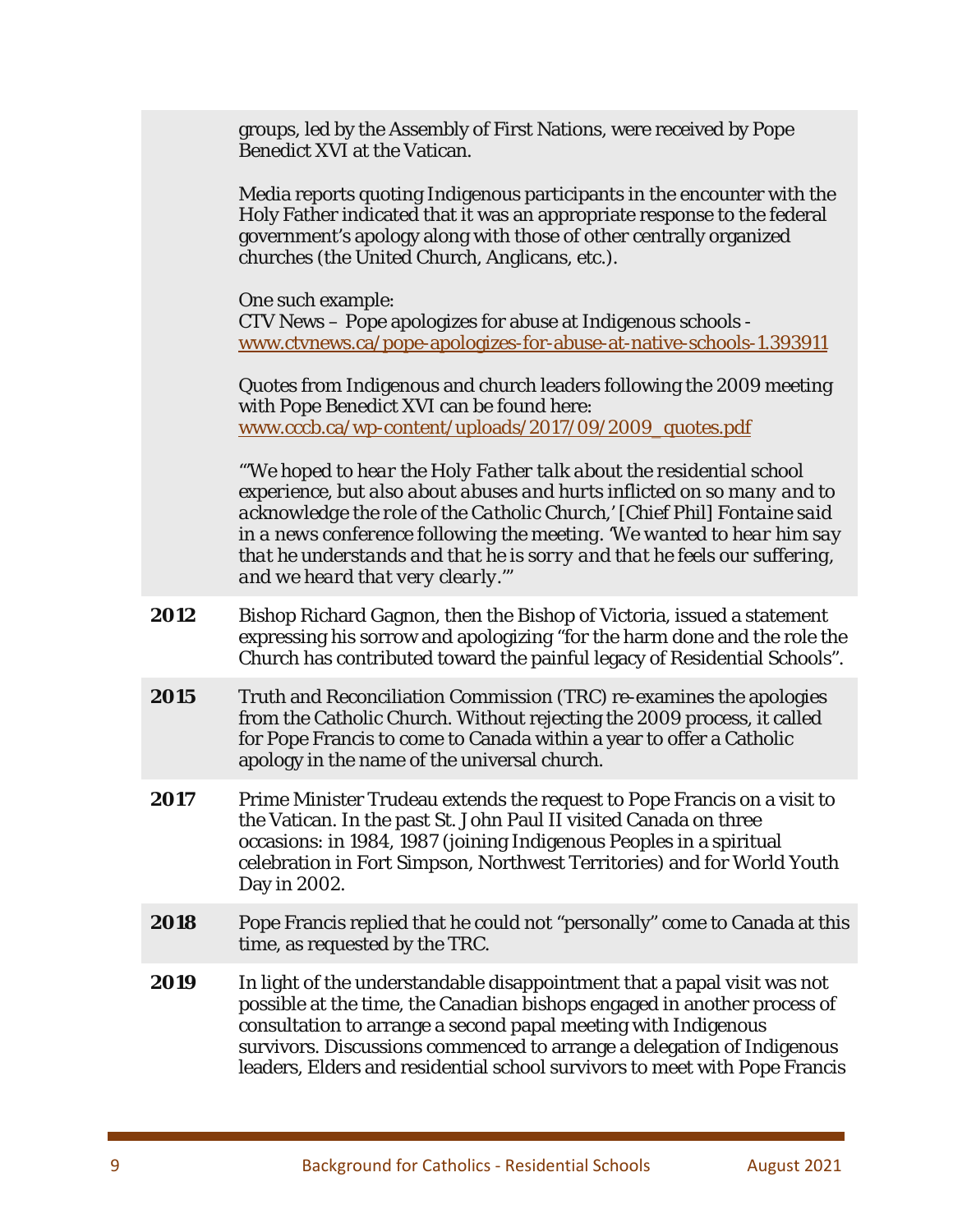in Rome. The visit was to have taken place in 2020, but because of the pandemic, the timetable was delayed due to ongoing travel restrictions. **2021** On June 6, Phil Fontaine, former Chief of the Assembly of the First Nations (AFN) who participated in the 2009 encounter with Pope Benedict XVI, spoke to the media and related that he felt an apology from Pope Francis was certainly possible and that activity was going on "behind the scenes." A few days later, Perry Bellegarde, AFN National Chief, told the media that the meeting between survivors and Pope Francis was supposed to have taken place last year. *"Many Catholic entities in dioceses across Canada have apologized publicly for their role in the operation of residential schools. What survivors and their families seek is something separate from these important acts…As we approach the 13th anniversary of the apology of the Government of Canada for the legacy of residential schools, we call on Pope Francis to deliver the apology that Indigenous peoples deserve."* 

> *– ITK President Natan Obed (National Voice of Canada's 65,000 Inuit) – June 8, 2021*

#### **7. When will the delegation to Rome happen and who will be part of it?**

On Tuesday, June 29, 2021, the Canadian Conference of Catholic Bishops announced the delegation will meet with the Holy Father in Rome from December 17-20, 2021.

"*Pope Francis is deeply committed to hearing directly from Indigenous Peoples, expressing his heartfelt closeness, addressing the impact of colonization and the role of the Church in the residential school system, in the hopes of responding to the suffering of Indigenous Peoples and the ongoing effects of intergenerational trauma. The Bishops of Canada are deeply appreciative of the Holy Father's spirit of openness in generously extending an invitation for personal encounters with each of the three distinct groups of delegates – First Nations, Métis and Inuit – as well as a final audience with all delegates together on 20 December 2021."*

Below is an excerpt from the June 10, 2021 statement from the Canadian Conference of Catholic Bishops:

*This pastoral visit will include the participation of a diverse group of Elders/Knowledge Keepers, residential school survivors and youth from across the country. The event will likewise provide Pope Francis with a unique opportunity to hear directly from Indigenous Peoples, express his heartfelt closeness, address the impact of colonization and the implication of the Church in the residential schools, so as to respond to the suffering of Indigenous Peoples and the ongoing effects of intergenerational trauma.*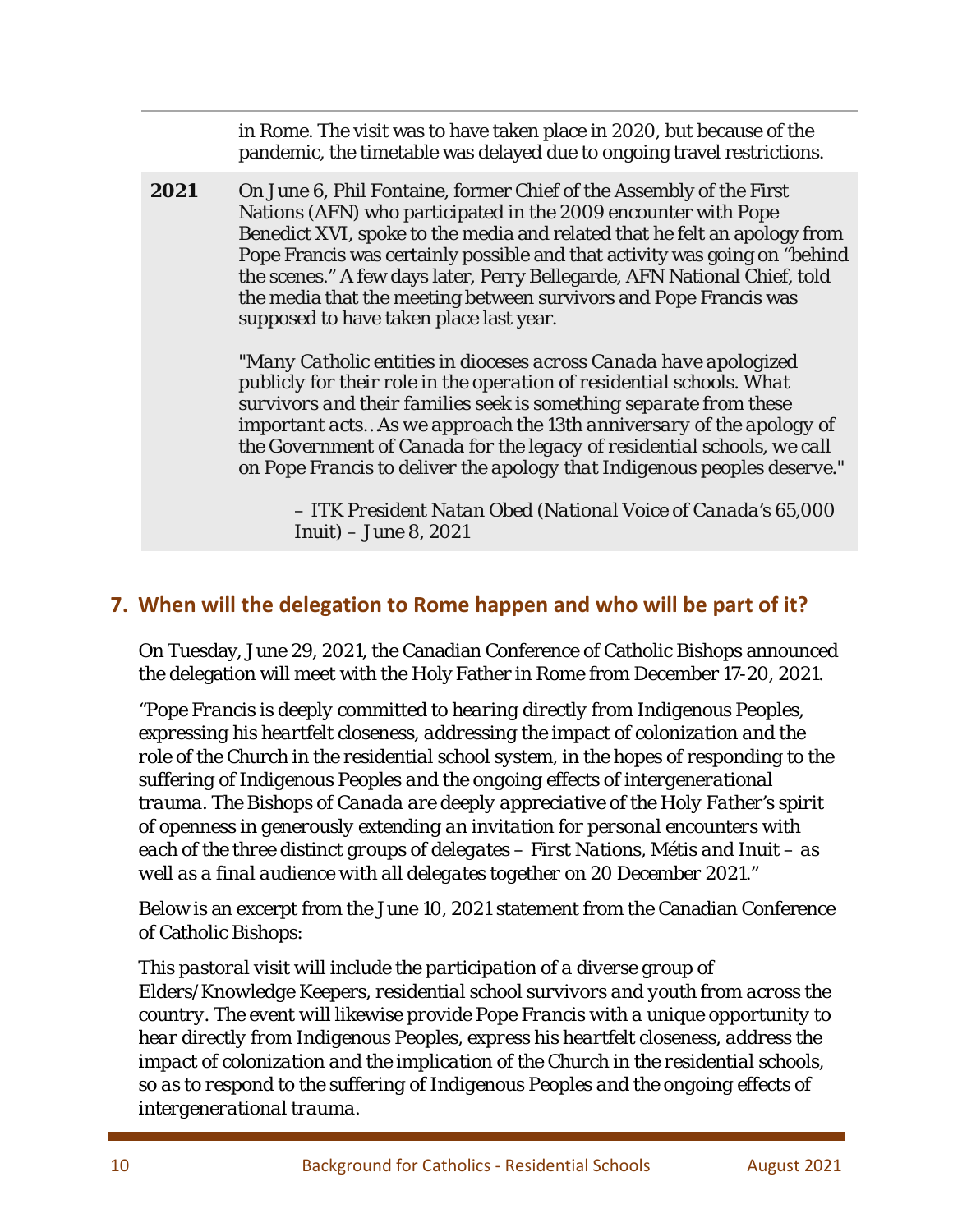## **8. Will the Catholic Church pay financial reparations to those harmed by residential schools?**

The Catholic dioceses and religious orders that operated residential schools, including the Diocese of Victoria, were part of the 2006 Indian Residential School Settlement Agreement (IRSSA). Together, the 50 or so Catholic entities which were part of the IRSSA agreed to pay \$29 million in cash, and provide \$25 million of "inkind" services over 10 years.

The Catholic entities also agreed to use their best efforts to try and raise an additional \$25 million through a seven-year Canada-wide fundraising campaign. This project, known as the "Moving Forward Together" campaign, was an opportunity for all the dioceses and religious orders and associations in Canada, as well as individual Catholics, to support healing and reconciliation for former residential school students and their families and communities. Unfortunately, this campaign only managed to raise \$3.7 million.

A judicial review in 2015 deemed that the Catholic entities had fulfilled the requirements of the Settlement Agreement. Following this review, the Canadian government released the entities from further legal obligations.

Many people feel that Catholics still have a moral obligation to continue raising funds to support residential school survivors and their communities. **One option to do so is the BC Bishop's Appeal in Support of Healing and Reconciliation, which was announced in July 2021 (https://www.rcdvictoria.org/specialannouncements/bc-bishops-appeal-in-support-of-healing-andreconciliation).**

The Diocese of Victoria and the other Catholic entities involved in the IRSSA, together with other dioceses, institutes and national Catholic organizations, also continue to be involved in efforts across the country to provide in-kind contributions which go well beyond the scope of the IRSSA.